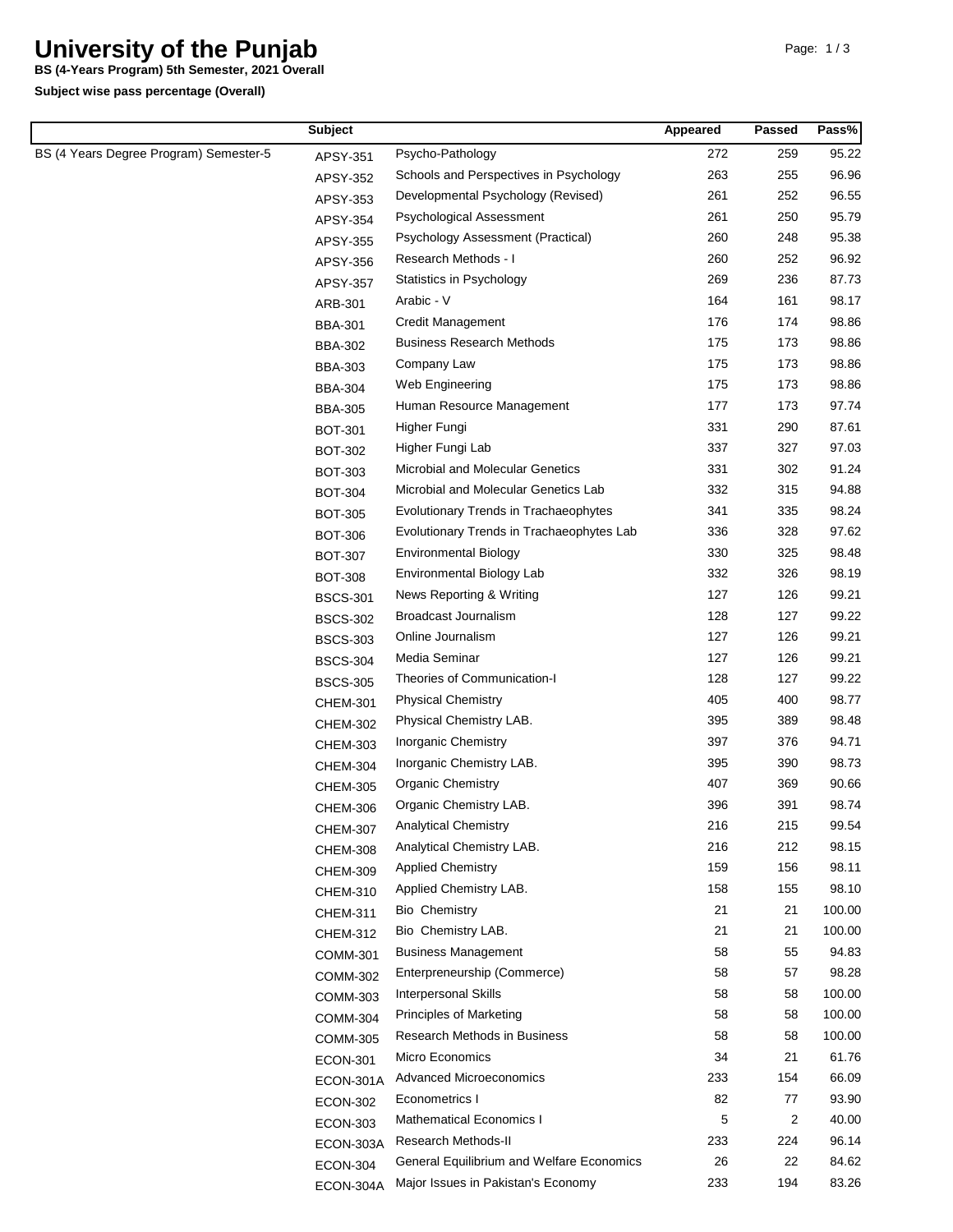## **University of the Punjab**

**Subject wise pass percentage (Overall) BS (4-Years Program) 5th Semester, 2021 Overall**

|                                        | <b>Subject</b>  |                                                      | Appeared       | Passed         | Pass%  |
|----------------------------------------|-----------------|------------------------------------------------------|----------------|----------------|--------|
| BS (4 Years Degree Program) Semester-5 | ECON-305A       | Econometrics-I                                       | 233            | 206            | 88.41  |
|                                        | ECON-306A       | Development Economics-I                              | 233            | 227            | 97.42  |
|                                        | ECON-307A       | <b>Advanced Mathmatical Economics</b>                | 233            | 207            | 88.84  |
|                                        | ED-322          | Instructional Technology                             | 145            | 142            | 97.93  |
|                                        | EDE-161         | History III                                          | 1              |                | .00    |
|                                        | EDE-169         | Sociology III                                        | 145            | 140            | 96.55  |
|                                        | EDE-322         | <b>Educational Assessment</b>                        | 146            | 139            | 95.21  |
|                                        | EDE-372         | Methods of Teaching Urdu in Elementary<br>Schools    | 145            | 141            | 97.24  |
|                                        | EDE-373         | Methods of Teaching Science in Elementary<br>Schools | 146            | 143            | 97.95  |
|                                        | EDE-374         | Methods of Teaching English in Elementary<br>Schools | 151            | 148            | 98.01  |
|                                        | <b>ENG-301</b>  | <b>Literary Criticism</b>                            | 4              | 3              | 75.00  |
|                                        | <b>ENG-301A</b> | Criticism and Theory-I                               | 440            | 430            | 97.73  |
|                                        | <b>ENG-302</b>  | Poetry (14th to 18th Century)                        | 443            | 430            | 97.07  |
|                                        | <b>ENG-303</b>  | Novel (18th & 19th Century)                          | 438            | 377            | 86.07  |
|                                        | <b>ENG-304</b>  | Journalistic Discourse                               | 441            | 418            | 94.78  |
|                                        | <b>ENG-305</b>  | Sociolinguistics                                     | 428            | 411            | 96.03  |
|                                        | <b>ENG-306</b>  | Visionary Discourse                                  | 430            | 423            | 98.37  |
|                                        | <b>ENG-312</b>  | Semantics                                            | 32             | 30             | 93.75  |
|                                        | <b>ENG-313</b>  | Psycholinguistics                                    | 31             | 28             | 90.32  |
|                                        | ENG-314         | Sociolinguistics                                     | 31             | 29             | 93.55  |
|                                        | <b>ENG-315</b>  | Second Language Acquisition                          | 31             | 27             | 87.10  |
|                                        | <b>ENG-316</b>  | <b>Discourse Analysis</b>                            | 31             | 28             | 90.32  |
|                                        | <b>ENG-321</b>  | Analytical Study of English Literature               | 162            | 160            | 98.77  |
|                                        | <b>ENG-322</b>  | World Englishes                                      | 31             | 28             | 90.32  |
|                                        | GS-301          | Research Methodology - I                             | 31             | 31             | 100.00 |
|                                        | GS-302          | Gender and Human Rights                              | 31             | 29             | 93.55  |
|                                        | GS-303          | Gender and Environment                               | 31             | 31             | 100.00 |
|                                        | GS-304          | Women in Work and Business                           | 31             | 31             | 100.00 |
|                                        | GS-305          | <b>Statistics in Social Sciences</b>                 | 31             | 31             | 100.00 |
|                                        | GS-306          | <b>Gender and Politics</b>                           | 31             | 31             | 100.00 |
|                                        | <b>ISE-301</b>  | Hadith-III                                           | 173            | 168            | 97.11  |
|                                        | <b>ISE-302</b>  | Figh-II                                              | 167            | 165            | 98.80  |
|                                        | ISE-303         | Islam & Modern Social Thought                        | 162            | 160            | 98.77  |
|                                        | ISE-331         | <b>Islamic Studies - V</b>                           | $\mathbf{1}$   | $\mathbf{1}$   | 100.00 |
|                                        |                 | Theory of Automata (IT)                              | 419            | 394            | 94.03  |
|                                        | IT-301          | Principles of Managment (SS)                         | 450            | 426            | 94.67  |
|                                        | IT-302          | Formal Logic                                         | $\overline{c}$ | $\overline{2}$ | 100.00 |
|                                        | IT-303-N        | Formal Logic (Rev)                                   | 411            | 404            | 98.30  |
|                                        | <b>IT-303A</b>  | Databse Systems (CMP)                                | 404            | 394            | 97.52  |
|                                        | IT-304          | Databse Systems LAB (CMP)                            | 404            | 382            | 94.55  |
|                                        | IT-305          | Operating Systems (CMP)                              | 414            | 407            | 98.31  |
|                                        | IT-306          |                                                      |                |                |        |
|                                        | IT-307          | Object Oriented Analysis and Design (ICS)            | 407            | 402            | 98.77  |
|                                        | <b>MATH-301</b> | Real Analysis-I                                      | 358            | 342            | 95.53  |
|                                        | <b>MATH-302</b> | Group Theory-I                                       | 372            | 362            | 97.31  |
|                                        | <b>MATH-303</b> | Complex Analysis-I                                   | 338            | 293            | 86.69  |
|                                        | <b>MATH-304</b> | Vector and Tensor Analysis                           | 340            | 331            | 97.35  |
|                                        | <b>MATH-305</b> | Topology                                             | 384            | 366            | 95.31  |
|                                        | <b>MATH-306</b> | <b>Differential Geometry</b>                         | 360            | 354            | 98.33  |
|                                        | PE-301          | Science of Sports Training                           | 22             | 22             | 100.00 |